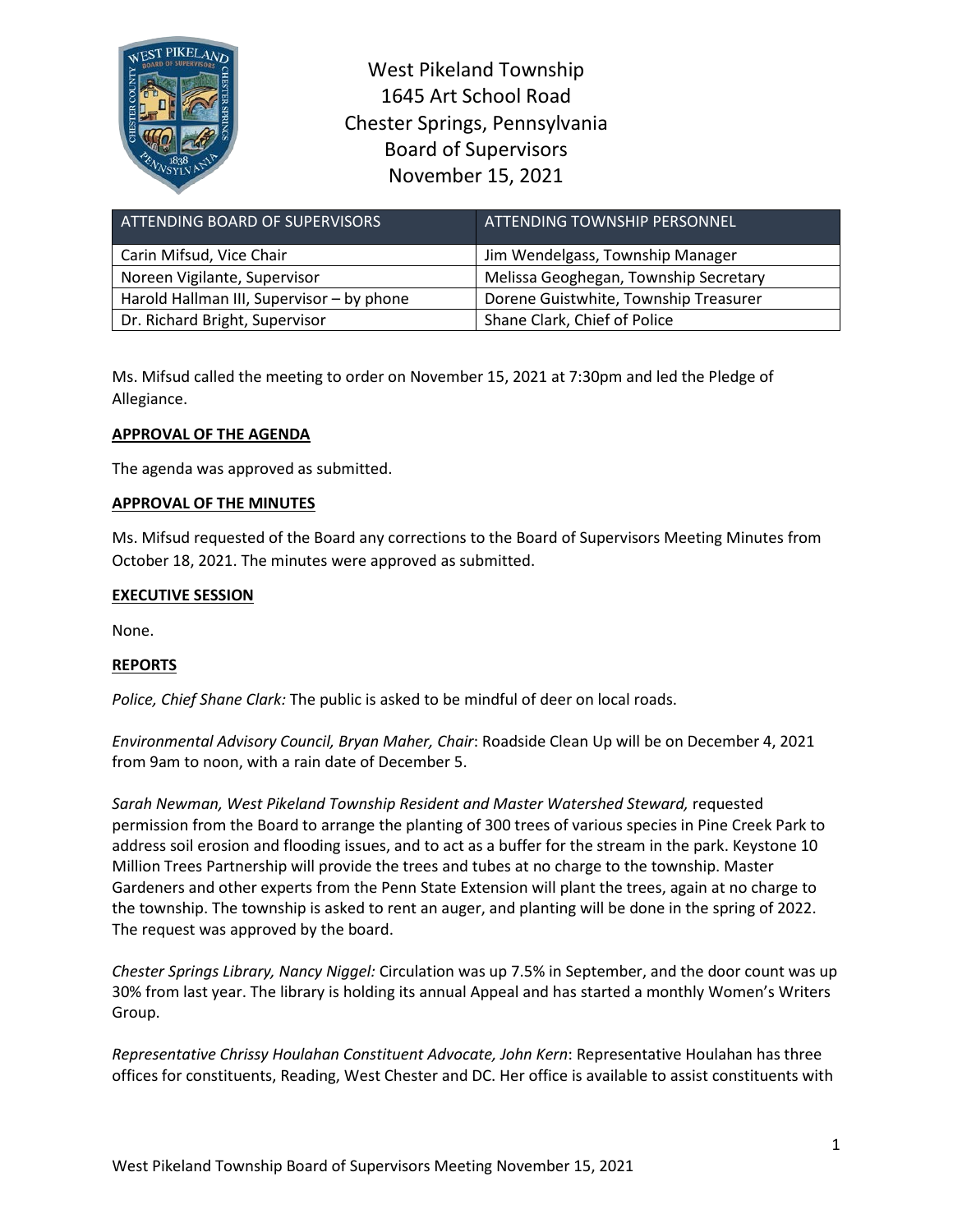

West Pikeland Township 1645 Art School Road Chester Springs, Pennsylvania Board of Supervisors November 15, 2021

issues at federal offices such as the IRS, VA and FEMA. Representative Houlahan's office can also assist the township with federal grant applications and questions regarding the American Rescue Plan.

## **PUBLIC COMMENT**

None.

# **UNFINISHED BUSINESS**

**Authorize 2022 Budget for Publication and Public Viewing.** Dr. Bright motioned to approve the publication and public viewing of the 2022 Budget. The motion was seconded by Ms. Vigilante and unanimously approved.

**Resolution 2021-09 Property Sale Agreement with the Commonwealth of PA.** Ms. Vigilante motioned to approve Resolution 2021-09. The motion was seconded by Dr. Bright and unanimously approved.

# **NEW BUSINESS**

**Approval of Bills and Treasurer's Report.** Mr. Hallman III abstained from voting on the motion to pay Hallman's General Store EFT 9-21-2021 because of a conflict as the motion provides for a payment from West Pikeland Township to Hallman's General Store.

Dr. Bright motioned to approve the Bills and Treasurer's Report. The motion was seconded by Ms. Vigilante and unanimously approved.

**Ratify Agreement with Summers and Zim's Inc for New Heating Units**. Ms. Vigilante motioned to approve ratification of the agreement with Summers and Zim's for new heating units on an emergency basis. The motion was seconded by Dr. Bright and unanimously approved.

**Approval of Snow Bid**. Dr. Bright motioned to approve the snow bid of D & L Construction. The motion was seconded by Ms. Vigilante and unanimously approved.

**Approval of Tree Bid**. The board requested the Tree Bid be readvertised and re-bid.

**Advertisement for External Auditors**. Dr. Bright motioned to approve the advertisement of External Auditors. The motion was seconded by Ms. Vigilante and unanimously approved.

**Resolution 2021-10 Municipal Adoption Chester County Hazard Mitigation Plan**. Dr. Bright motioned to approve Resolution 2021-10. The motion was seconded by Ms. Vigilante and unanimously approved.

**Designation of Agent Resolution 2021-11**. Ms. Vigilante motioned to approve Resolution 2021-11. The motion was seconded by Dr. Bright and unanimously approved.